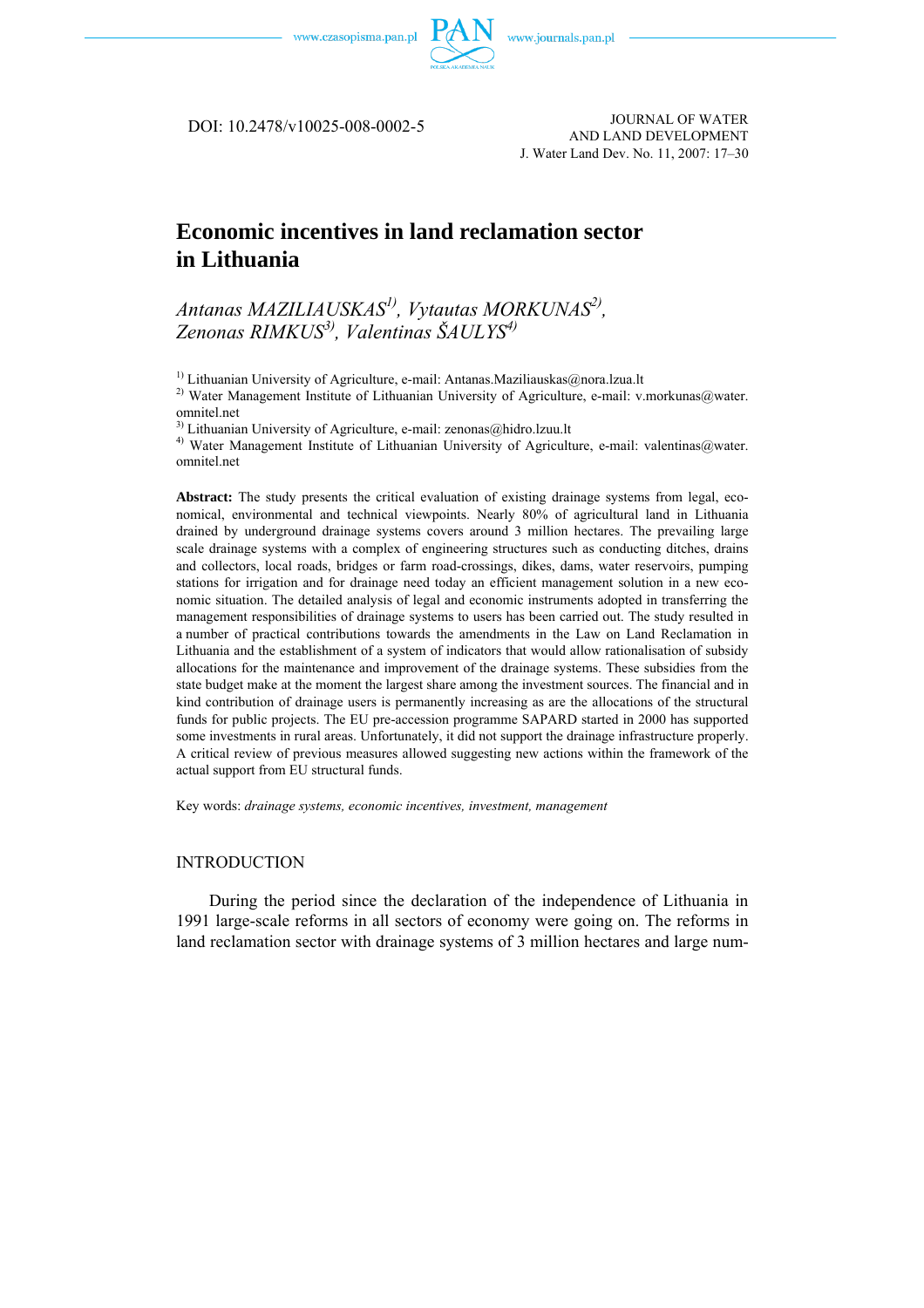

ber of different structures were necessary as well. The main problems to be solved were the preparation and implementation of new principles of management, repair and rehabilitation of the existing drainage systems and construction of the new ones. The land reclamation sector is one of those fields where the implementation of new methods and means for water management in rural areas was rather complicated and problematic.

The main reason is that the drainage systems were basically adapted to the large farms developing intensive agriculture based on land reclamation. Such policy was dominating in all regions of Lithuania, even in those, where the agricultural value of land was not very high. The drainage was installed not only in agricultural lands (arable soils, pastures), but also in some newly established areas, like wetlands, bushy lands, less valued forests, etc. About 200 thousand ha of wetlands from more then 480 thousand ha of total wetlands in Lithuania were transformed into an agricultural land after wetlands have been reclaimed. In few cases it exerted some negative impact on ecosystems.

All those investment activities of the former period resulted in a large number of drained areas and numerous engineering infrastructures (Tab. 1).

| Indexes                                   | Measure                        | Amount    |
|-------------------------------------------|--------------------------------|-----------|
| Total area of drained land                | thousand ha                    | 3 0 4 1   |
| of which: drained by subsurface drainage  | thousand ha                    | 2616      |
| drained agricultural land                 | thousand ha                    | 2 5 9 7   |
| polder systems                            | thousand ha                    | 49        |
| Area of irrigation systems                | thousand ha                    | 17        |
| <b>Ditches</b>                            | km                             | 62 994    |
| Subsurface drainage                       | thousand km                    | 1 600     |
| of which: collectors                      | thousand ha                    | 267       |
| lateral drains                            | thousand ha                    | 1 3 3 3   |
| <b>Bridges</b>                            | piece                          | 1635      |
| Farm road-crossings                       | piece                          | 65 058    |
| Pumping stations                          | piece                          | 261       |
| of which: for drainage                    | piece                          | 111       |
| for irrigation                            | piece                          | 150       |
| Dams                                      | km                             | 528       |
| Structures on subsurface drainage network | thousand pieces                | 710       |
| of which: outlets                         | thousand pieces                | 560       |
| inverted drainage wells                   | thousand pieces                | 139       |
| dumb wells                                | thousand pieces                | 11        |
| Roads                                     | km                             | 15 7 12   |
| Ponds/total area                          | piece $\cdot$ ha <sup>-1</sup> | 138/8 197 |

**Table 1.** The main data on drained land and structures as of 01.01.1994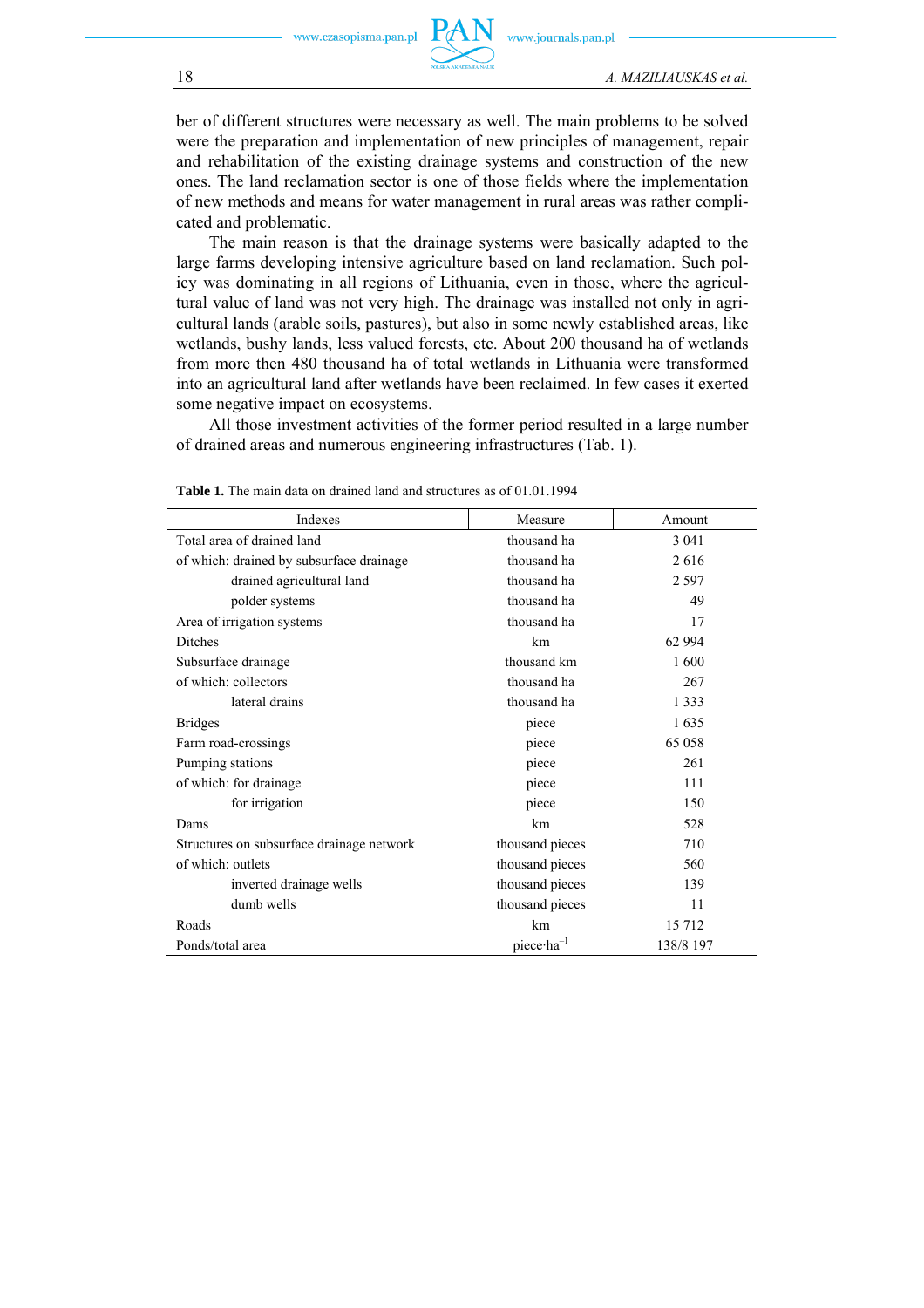zasopisma.pan.pl

*Economic incentives in land reclamation sector in Lithuania* 19

Everything that was constructed during more then four decades belonged to the state. Under the new economical conditions such situation was not acceptable. The authorities responsible for water management sector addressed researchers to analyse the situation and to prepare proposals for the new legal documents how to solve the problem of the ownership between the state and farmers, how to organize management of drainage systems, from what sources the different works might be financed.

## MATERIALS AND METHODS

The research was conducted in recent years at the Lithuanian University of Agriculture and Water Management Institute of the Lithuanian University of Agriculture. It has provided a real input for the preparation of national documents preparing the basis for the use of investment support for the rural sector by European and national funds.

The methodology of the study is based on a holistic approach incorporating a systematic assessment of all needs and opportunities for water management within the regular rural development support priorities. The research objective is to assess systematically how the integrated development strategy should create opportunities for the water management restructuring in terms of investment support.

The study was carried out by analysing the data of the Lithuanian Department of Statistics, State Institute of Land Management, Lithuanian Institute of Agrarian Economics, Ministry of Environment and Ministry of Agriculture. The legal documents of foreign countries and Lithuania in this field were studied as well.

#### RESULTS AND DISCUSSIONS

#### PREPARATION OF THE LEGAL BASE

Two principal elements must be taken into consideration when analysing the situation in land reclamation sector: the complexity of land reclamation works and the size of drainage or irrigation systems.

The set of works comprised the removal of stones and vegetation, arrangement of drainage or irrigation systems, smoothing and tillage of plots, construction of local roads, bridges or farm road-crossing, dikes, pumping stations for irrigation and for drainage, etc. Everything constructed was the state property and the state took care about it.

In order to create conditions for the optimal use of agricultural technique large plots of land were formed. The situation for the implementation of such idea was favourable enough: only one state farm was the landowner of few thousand hec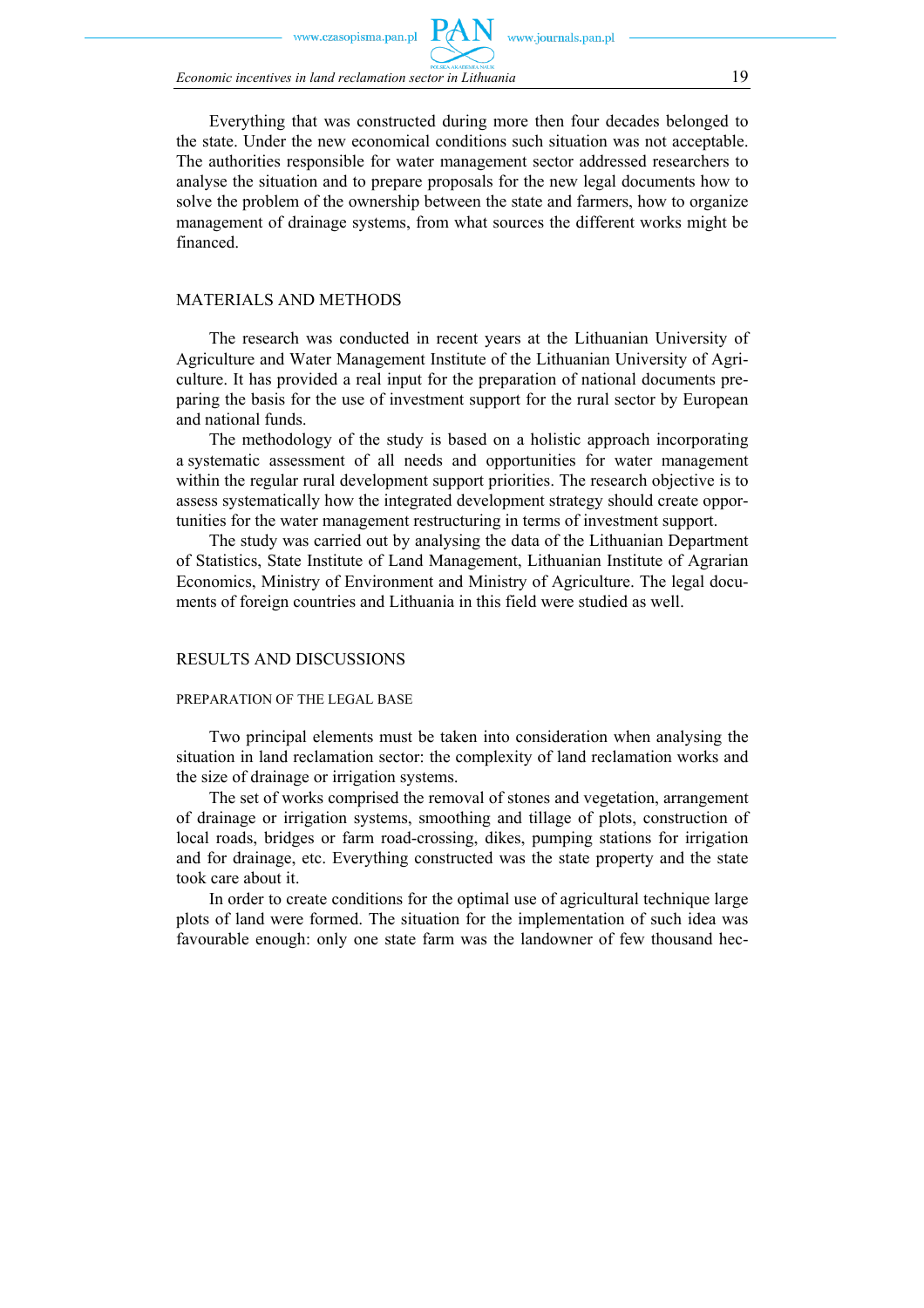tares, financial resources and technical support were secured. This determined the arrangement of subsurface drainage up to few hundreds of hectares. Parameters of drainage water receivers were large: the depth of open ditches reached several meters, the diameter of subsurface collectors was up to one meter.

At the beginning of 2004 the Parliament of the Republic of Lithuania approved the new Land Reclamation Law. The way to this event was long and complicated. The main problem was to prepare the principles for distributing the ownership in land reclamation sector between the state and landowners. After prolonged debates among scientists, politicians and farmers a political decision was made – the network of subsurface drainage regulating soil water regime was transferred to landowners, the subsurface drainage water collectors with the diameter of 12.5 cm and larger were left for the state. Main ditches and polder systems were left for the state (local municipalities) as well.

Now farmers must take care of drainage systems on their own land. They are not left alone and may ask for a help from the state if they are able to defray the expenses no less than 15% (Valstybės…, 2004).

The new law is only a start for organization of land drainage management system. First of all it must be defined how to join farmers for combined management of the new property. Previously, there was one large drainage system; now there are several owners of the same system. Besides, the financial sources for construction, reconstruction and repair of drainage systems must be worked out and approved in legal acts.

## THE PRINCIPLES OF STATE GRANT DISTRIBUTION FOR DIFFERENT AGRICULTURAL REGIONS

According to the new Land Reclamation Law, the state is partly responsible for the drainage systems. The state grant given for the maintenance of such systems must be distributed for the administrative districts.

According to studies on the costs of drainage systems maintenance, the optimal amount per year is  $50-55$  Lt·ha<sup>-1</sup> for ditches and  $26-36$  Lt·ha<sup>-1</sup> for repair of subsurface drainage. Total amount of money per one drained hectare is 76–87 Lt. In the last few years the state subsidies have constantly been 45 mln. Lt. It means that the state is able to cover only 20–25% of the needs (Fig. 1). (BUOŽIS and BAS-TINE, 1998). After implementation of the new law this amount may reach 30–35%. In the case of financial shortage the state subsidies must be only used for most necessary works.

In order to prepare the principles of distribution of this support, the analyses of main factors having direct influence on sponsorship amount for every district were analysed.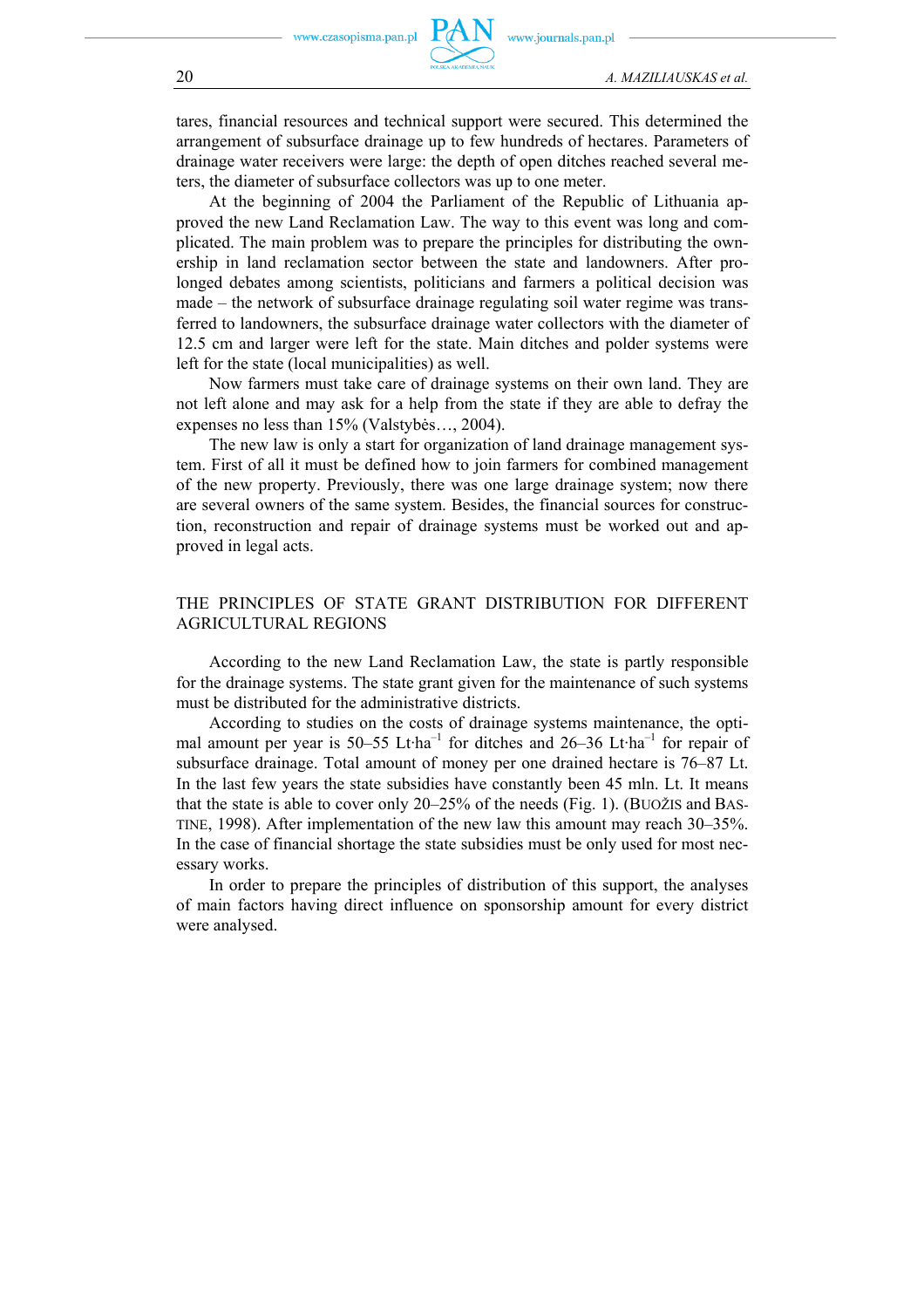www.czasopisma.pan.pl

www.journals.pan.pl





Fig. 1. State subsidies for the land reclamation sector

Lithuania is a small country with varying geographical factors. Plain areas with fertile soils dominate in the middle part of the country. In the south-east and in some places of western part the hilly relief and less fertile soils are prevailing.

According to similar conditions (in respect to relief) for drainage system maintenance the administrative districts are divided into three groups (Fig. 2). The first group comprises flat plots with intensive farming; here the conditions for drainage system maintenance are good. The third group includes hilly territories where maintenance conditions are complicated. The conditions of the second group are average comparing to the first and third groups. Some hilly plots and poor soils can be found there. Hydrogeological conditions are more difficult in the third and partly in the second group.



Fig. 2. The distribution of administrative districts to the groups of similar conditions for drainage system maintenance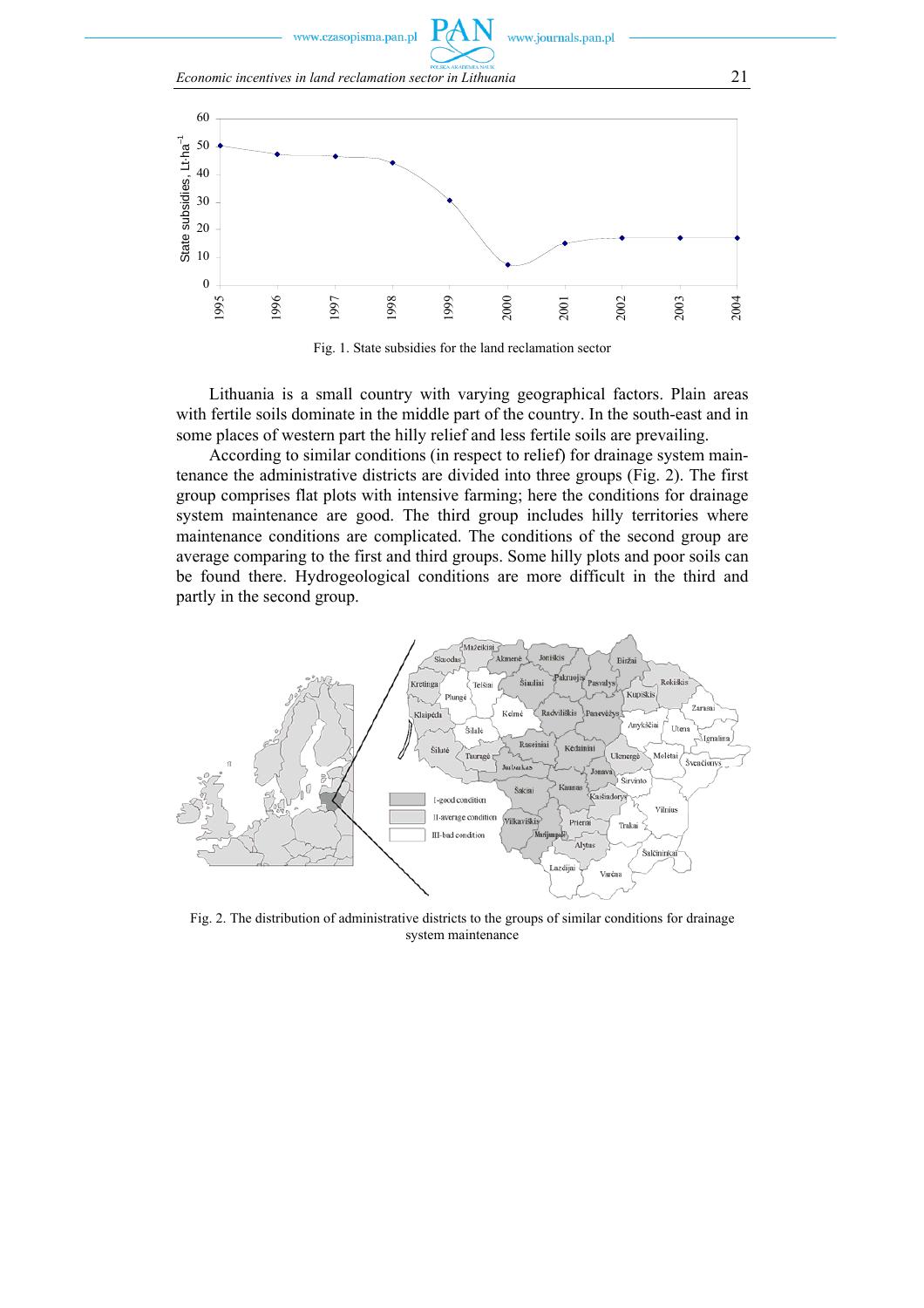www.czasopisma.pan.pl



From the economical point of view the effectiveness of land drainage depends much on soil physical and chemical properties (Fig. 3).



Fig. 3. Increase of agricultural land productivity in points due to drainage in various districts of Lithuania

The numbers on the map show how much the productivity of the land increased in points after land reclamation. The least significant influence on land productivity was found in the districts where the sandy soil or hills are dominant (Fig. 3). The agricultural productivity was lowest in the south-eastern part and highest in the middle. In such situation it is obvious that the investments must go to districts where the profit is highest. The farming practice has shown that agricultural activity in poor natural conditions is loss-making. The situation is understandable, if one remembers that the land reclamation in such districts some time ago was carried out without the real economical assessment.

The analysis of land use shows that under low income on poor soils and in places where the agricultural practice is not profitable the plots of unused drained land have increased (Lietuvos…, 2002). The plots of unexploited agricultural lands occupy 0.2–0.8% in districts of the middle part and up to 14.1–17.9% in the eastern part of the country.

The study results from the middle part of the country show that the area of unexploited lands depends on soil productivity (on points of soil productivity B) (BRUSOKAITĖ-STRAVINSKIENĖ, 2002):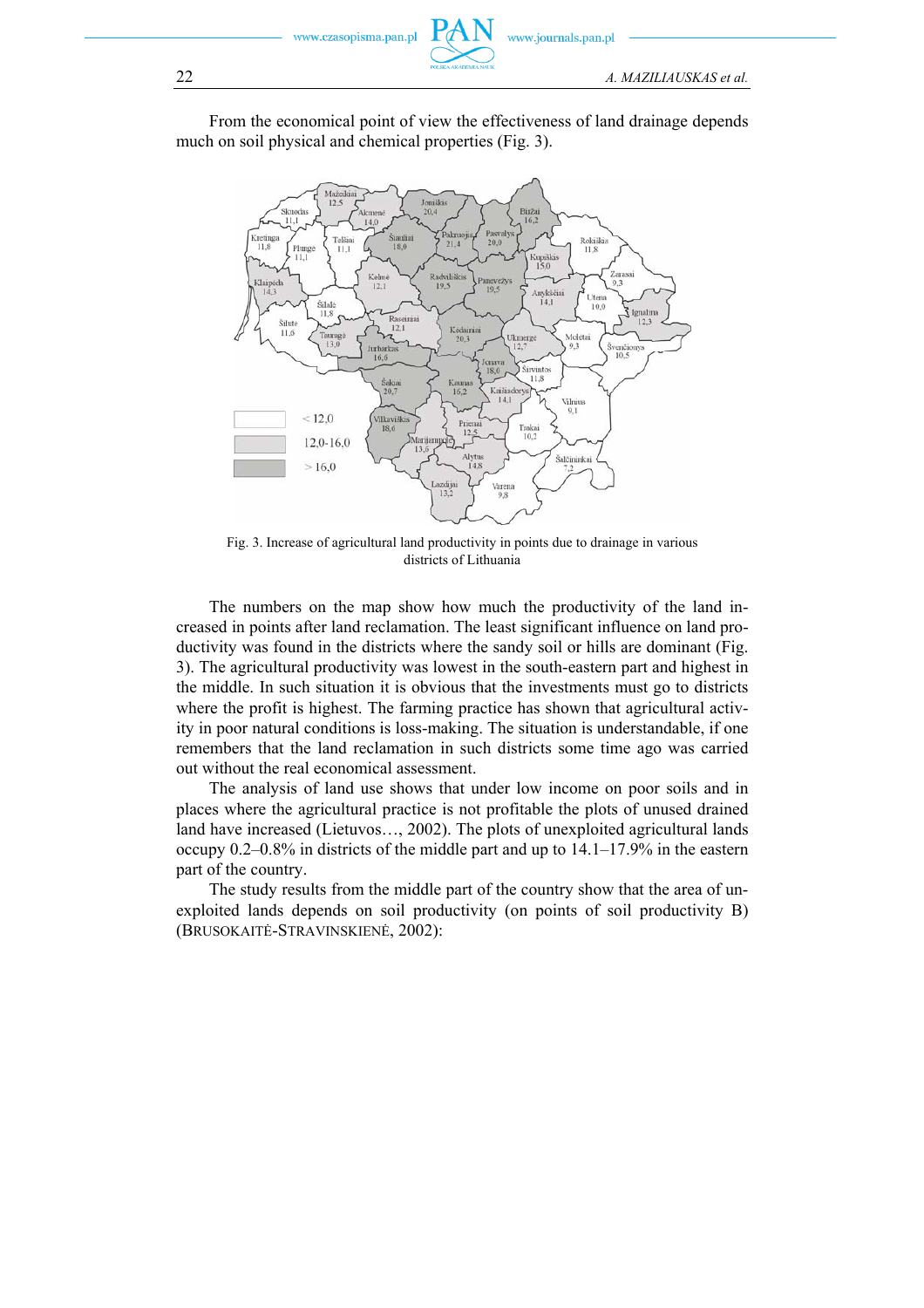zasopisma.pan.pl

*Economic incentives in land reclamation sector in Lithuania* 23

$$
A = 5182.5 \, \mathrm{e}^{-0.14B}
$$

www.journals.pan.pl

There are two main reasons why the land is unexploited:  $1 - low$  agricultural value of land, inappropriate farming structure and bad situation of land plots;  $2$ defects in subsurface drainage network. The first reason pertains to 92.2, the second – to 7.8% cases. On productive soils farmers are looking for ways how to repair drainage network and do not care about derelict lands (BASTIENĖ, 2002).

The important factor is the drainage system lifetime. The results of research on that issue are presented in Fig. 4.



Fig. 4. Dependence of drainage failure probability on the drainage lifetime in Kretinga district

The distribution of the subsurface drainage in Lithuania according to its lifetime is presented in Table 2.

When evaluating the expediency of the renovation of non-functioning and badly functioning drainage systems or refusing their further exploitation, different economical, technical, ecological and social criteria are to be considered.

Economic criteria depend on the market of agricultural products and costs of agricultural production process. When a part of drainage system operation works is financed by the state, the priorities of local agricultural policy are to be taken into consideration: where the land tillage is most expedient, where pastures would be most suitable, where forests should be cultivated. This decision is particularly influenced by potential soil fertility.

When estimating it from the technical point of view, general condition of a drainage system and the extent of its failures are to be considered. The condition of draining network and diversion channels is to be evaluated and possible risks of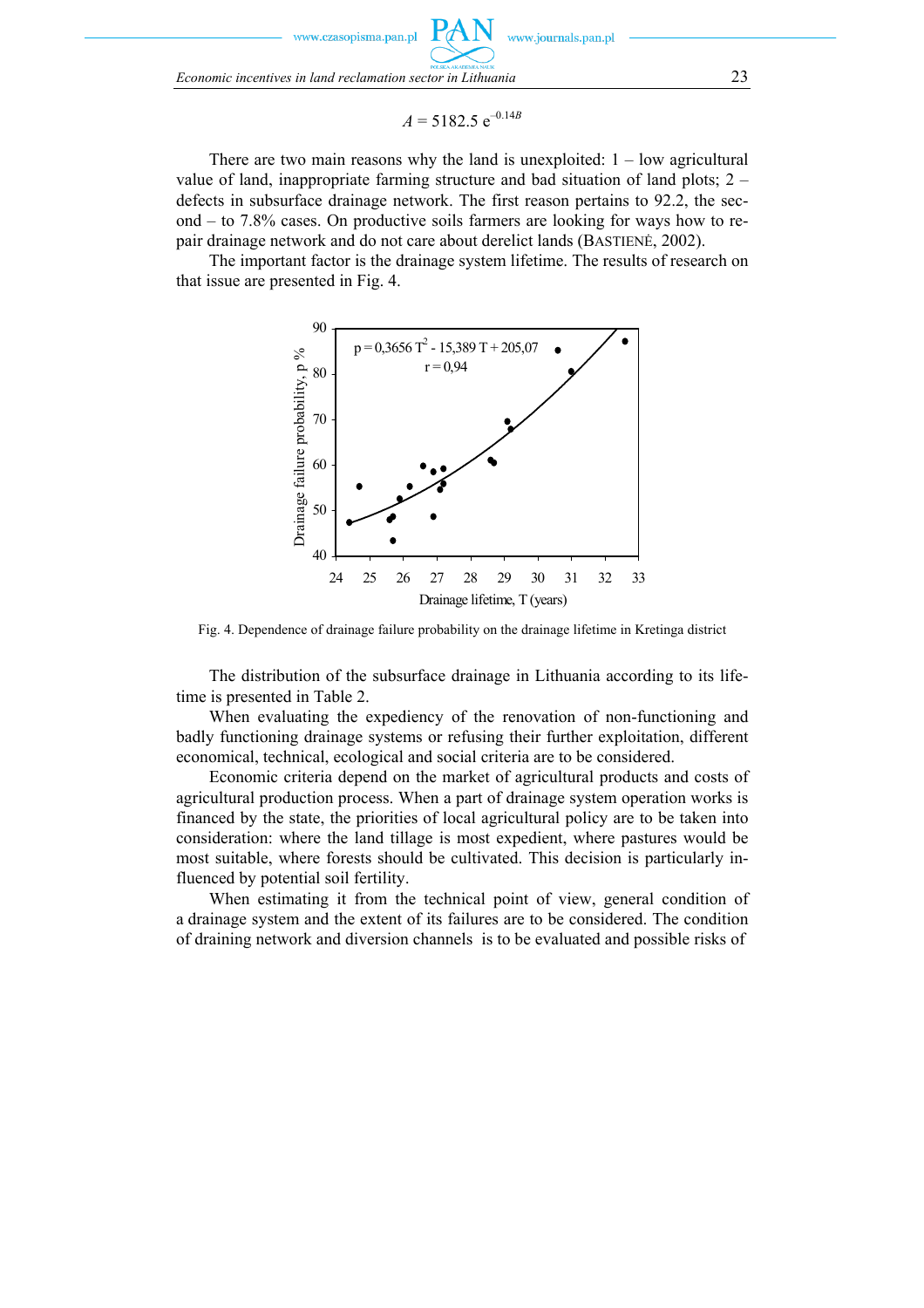| Construction | Drained area | Lifetime     | Drained area | $\frac{0}{0}$ |
|--------------|--------------|--------------|--------------|---------------|
| period       | ha           | years        | ha           |               |
| 1940-1945    | 740          | more then 50 | 884          | 0.03          |
| 1946–1950    | 144          |              |              |               |
| 1951-1955    | 15 608       | $40 - 50$    | 172 145      | 6.41          |
| 1956–1960    | 15 637       |              |              |               |
| 1961-1965    | 333 938      | $30 - 40$    | 871 876      | 32.46         |
| 1966–1970    | 537938       |              |              |               |
| 1971-1975    | 650 103      | $20 - 30$    | 1 137 845    | 42.37         |
| 1976–1980    | 487 742      |              |              |               |
| 1981-1985    | 285 456      | $10 - 20$    | 467 347      | 17.40         |
| 1986–1990    | 181891       |              |              |               |
| 1991-1995    | 33 044       | up to $10$   | 35 697       | 1.33          |
| 1996-2000    | 2653         |              |              |               |
| Total        | 2 685 794    |              |              | 100           |

|  |  | Table 2. The distribution of subsurface drainage depending on its lifetime |  |  |  |  |
|--|--|----------------------------------------------------------------------------|--|--|--|--|
|--|--|----------------------------------------------------------------------------|--|--|--|--|

failures are to be estimated (whether the systems are arranged in quicksand, dust or ferrous soils, settled peat soils or springy areas).

Ecological criteria evaluate the ecological situation in the region: whether the lands of ecological use are sufficient and the conditions for the development of biodiversity are suitable. The expediency of drained lands with low productivity, re-naturalization of valleys of regulated streams and expansion of channel slope zones during the formation of protective profile of a channel are the issues of top priority.

When estimating possible advantages from the social point of view, it should be kept in mind that non-functioning drainage system is not the same as nondrained land area that existed before. If land productivity point increases by 20 and more (depending on the soil type) after draining, this does not mean that drainage system failures will result in decreased land productivity by exactly the same point. In most cases the area of non-functioning drainage system will become boggy and the development of farming activities will not be possible there. However, the ecological situation of the region will improve. Therefore, when estimating the expediency of the renovation of non-functioning or badly functioning drainage systems, social criteria are to be considered: if a farmer possessing a 100-ha farm looses 1 ha due to drainage failures, he looses 1% of his total arable land area, while a farmer possessing a 2–3-ha farm looses even a half of his arable land area.

As it is stated in the regulations of the program of agricultural and rural development strategy, changes in land reclamation infrastructure should be accompanied by the means creating suitable preconditions for rational, nature-sustainable re-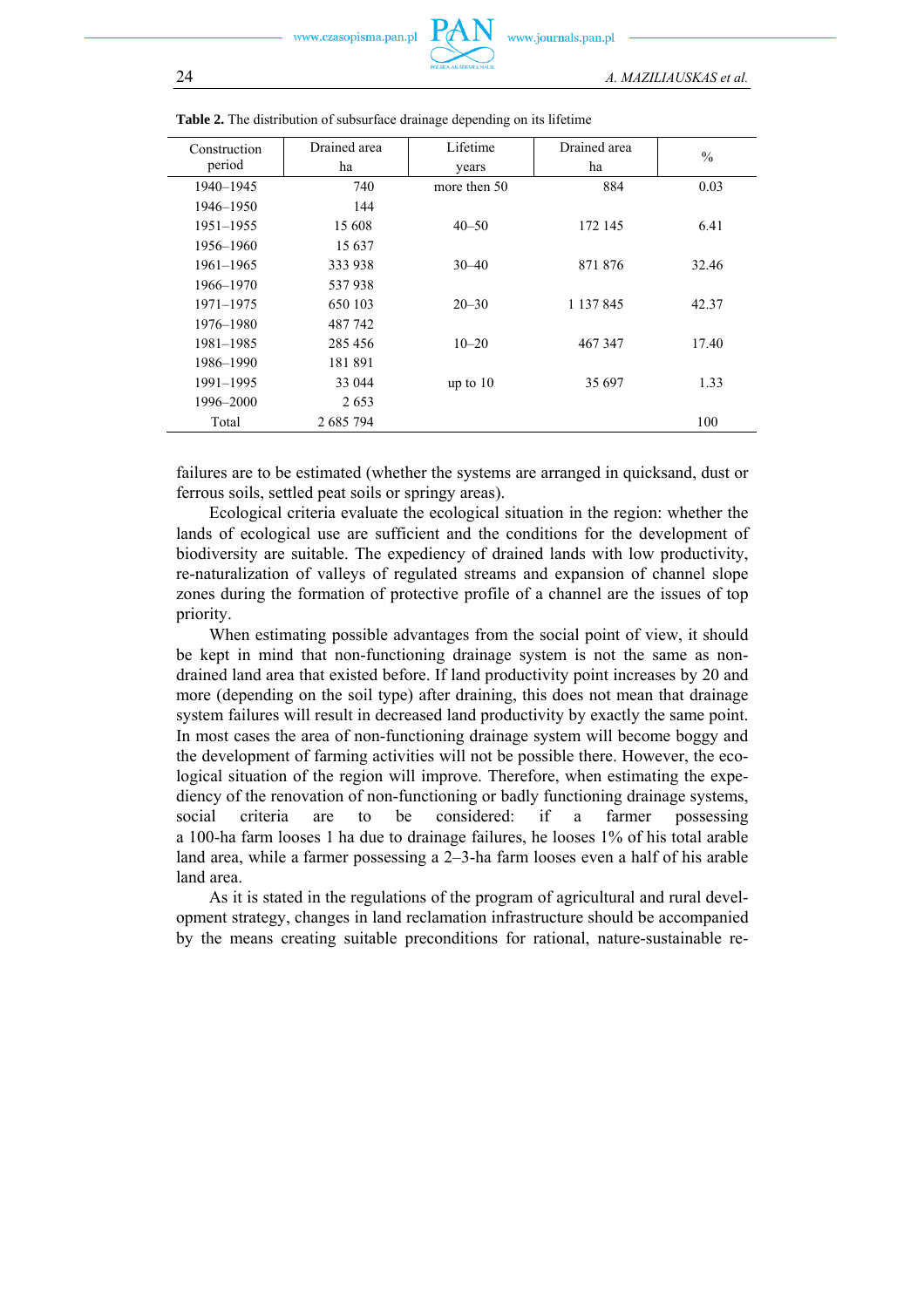zasopisma.pan.pl

gional agricultural specialization. If the value of state-owned land reclamation facilities changes, the order of financing land reclamation works should change accordingly. Now, four principal scenarios of the allocation of special state budget subsidies are suggested:

I. Special state budget subsidies for land reclamation are allocated with respect to the residual value and the degree of deterioration of land reclamation facilities owned by the state by property rights (base financing).

II. Base financing is corrected according to the increase in land productivity points due to land draining.

III. Base financing is corrected according to the area of derelict land plots in municipalities.

IV. Base financing is corrected according to both criteria (i.e. increase in land productivity points due to land draining and area of derelict land plots in municipalities).

Based on analytical results, special state budget subsidies for the exploitation of land reclamation constructions are suggested to be allocated considering the residual value of state-owned land reclamation constructions in districts (base financing); the subsidies are to be corrected with respect to the increase in land productivity points due to land draining and to area of derelict land plots in districts (scenario IV).

When modelling scenario IV of base financing corrections, both factors are equally estimated giving no priority to any of them. For example, in a group of districts where draining process is less important the financing index is 0.65 according to scenario II; when the area of derelict land reaches 10%, base financing index is 0.42 according to scenario III. According to scenario IV base financing index would be 0.54 there. If the area of derelict land plots makes up only 2.5%, base financing index would be 1.14 according to scenario III and 0.89 according to scenario IV. Figure 5 presents base financing index for districts where scenario IV of base financing corrections was modelled with respect to the area of derelict land plots in municipalities in 2003 (50% due to the increase in land productivity points, 50% according to the area of derelict land plots).

#### INVESTMENT OPPORTUNITIES FROM THE EU SUPPORT FUNDS

The EU SAPARD programme that started in 2000 addressed many issues related to the modernisation of farm holdings, improvement of engineering infrastructure connected to farming and to the development of alternative activities in rural areas. Private farmers, agricultural companies and co-operative farms have been encouraged to invest in agricultural holdings in order to improve their competitiveness and compliancy with the EU requirements. At the same time farmers were requested to promote farming in harmony with the environment as required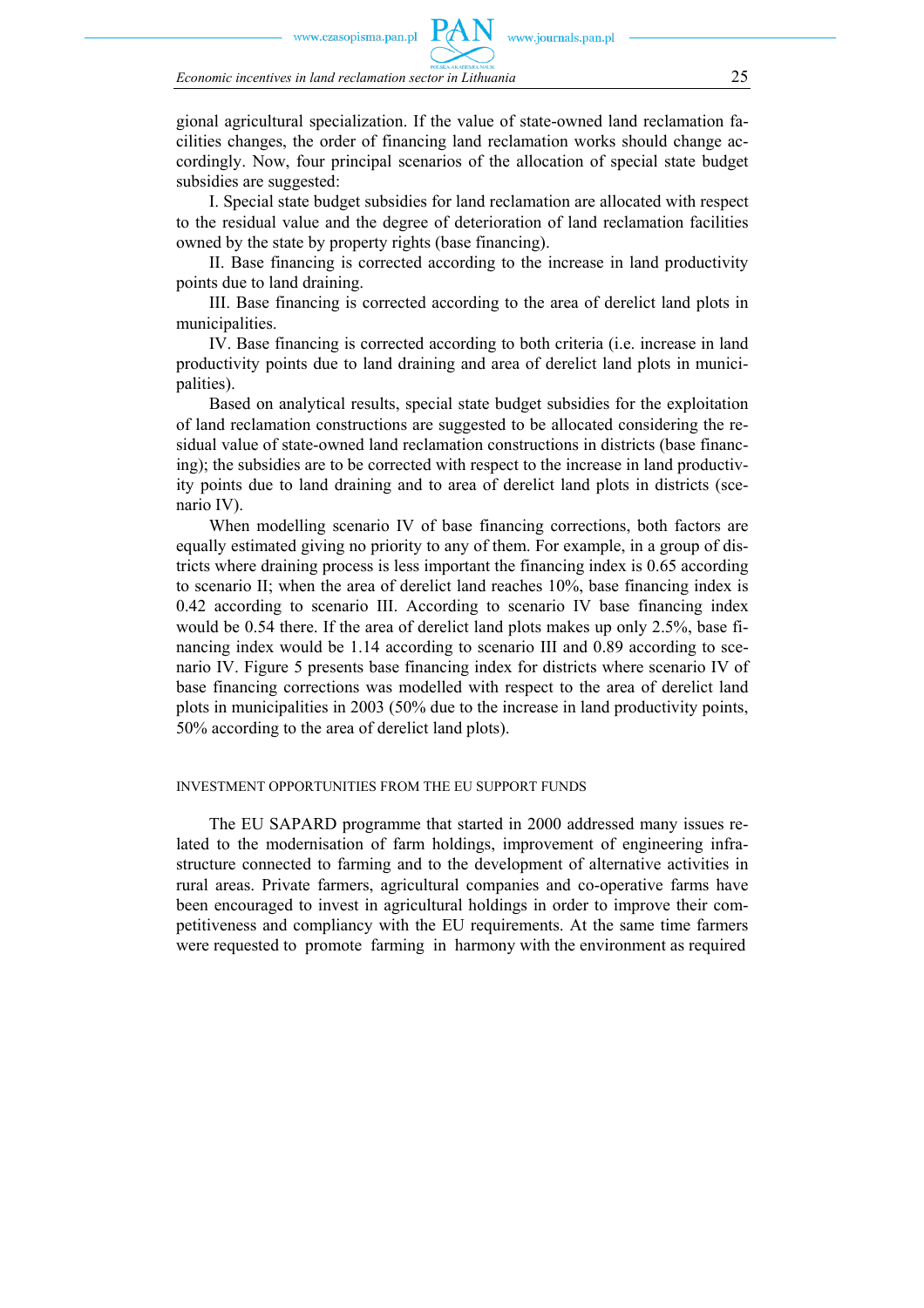www.czasopisma.pan.pl



www.journals.pan.pl

26 *A. MAZILIAUSKAS et al.* 



Fig. 5. Regional distribution of base financing index when modelling calculation variant IV

by the new European Agricultural Policy. By the data of the National Paying Agency more than 400 projects granted up to 50% support for the investments (Tab. 3).

| Regional<br>administrations | Applications received |             | Signed support agreements |             |
|-----------------------------|-----------------------|-------------|---------------------------|-------------|
|                             | number                | amount      | number                    | amount      |
|                             |                       | thousand Lt |                           | thousand Lt |
| Alytus                      | 16                    | 9.693       | 11                        | 4.933       |
| Kaunas                      | 118                   | 68.056      | 100                       | 53.585      |
| Klaipėda                    | 36                    | 25.208      | 28                        | 19.360      |
| Marijampolė                 | 86                    | 46.514      | 75                        | 39.076      |
| Panevėžys                   | 116                   | 60.183      | 90                        | 44.963      |
| Šiauliai                    | 112                   | 57.108      | 91                        | 42.807      |
| Taurage                     | 31                    | 16.703      | 20                        | 10.875      |
| Telšiai                     | 19                    | 11.142      | 12                        | 6.014       |
| Utena                       | 15                    | 6.547       | 8                         | 3.958       |
| Vilnius                     | 29                    | 22.280      | 17                        | 12.276      |
| Total                       | 578                   | 323.433     | 452                       | 237.847     |

**Table 3.** Support of investment into agricultural holdings by SAPARD (December, 2004)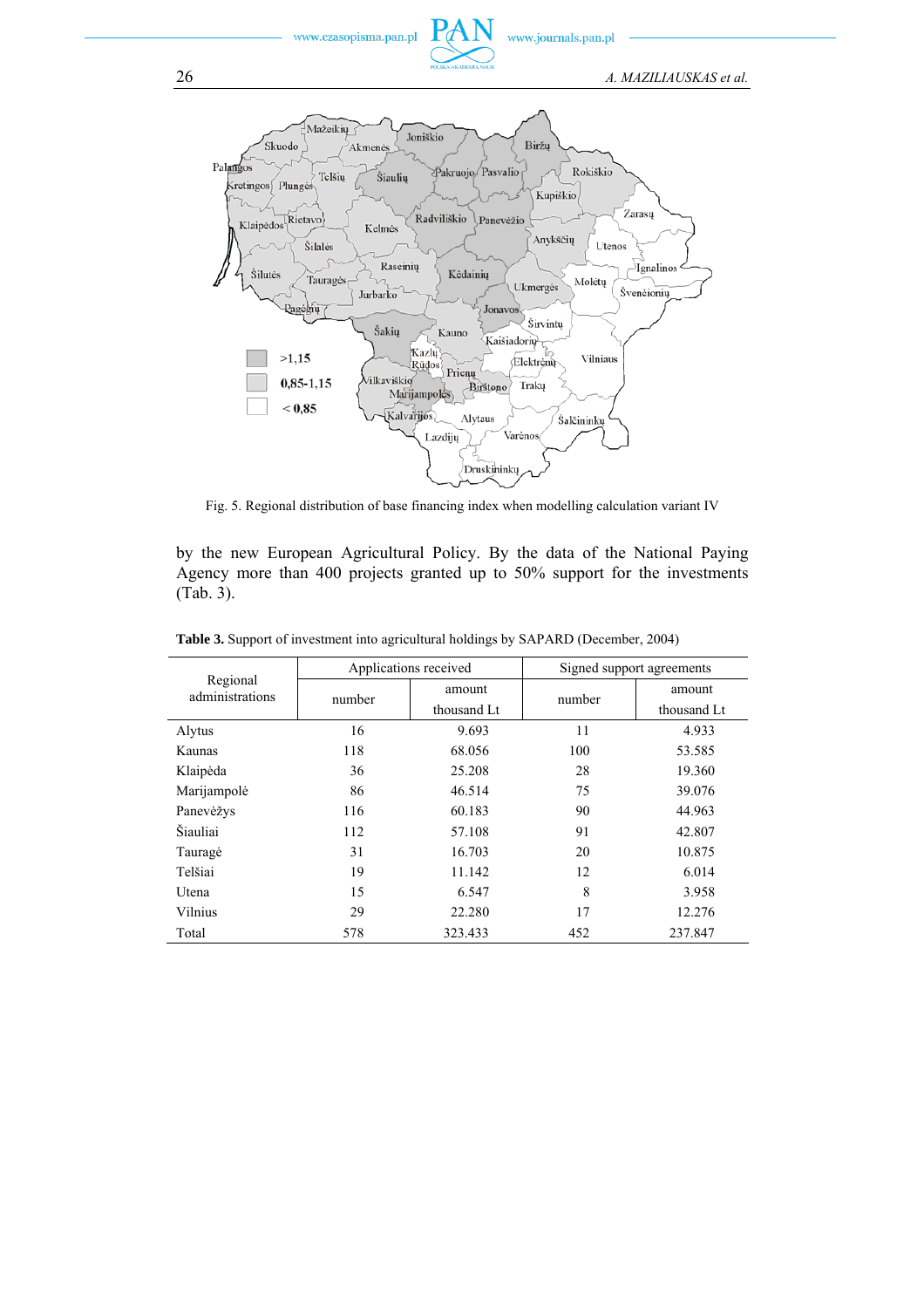czasopisma.pan.pl

*Economic incentives in land reclamation sector in Lithuania* 27

Taking all positive impact of above measures on farm investments, the SAPARD programme provided no support for improving drainage in rural infrastructure.

w.journals.pan.pl

Drainage pipes as part of complex drainage systems should be considered as belonging to the agricultural land and cannot be treated separately. This private status of drainage in a farm was approved by the new Law on Land Reclamation in 2004. By the law, individual farmers are expected to finance the investments in the drainage which belongs to them. They are eligible to receive some support from the State or European funds. The drainage infrastructure commonly used or serving land plots still belonging to the State is to be financed by the group of users and the State.

Up to now very limited support was provided by the State to individual farmers. The support for drainage to farmers was unavailable from SAPARD.

The water management infrastructure of public interest or of common use has been supported from SAPARD programme. The support included the renovation of polders, water supply and sewerage systems in rural settlements as well as installation or modernisation of artesian boreholes. The National Paying Agency under the Ministry of Agriculture responsible for the administration of support to the rural sector has already provided support to more than 167 projects submitted by municipalities or groups of beneficiaries for the water supply or wastewater handling facilities in rural settlements (Tab. 4). The statistics shows that none of those projects dealt with the proper drainage infrastructure.

| Regional<br>administrations | Applications received |                          | Signed support agreements |                          |
|-----------------------------|-----------------------|--------------------------|---------------------------|--------------------------|
|                             | number                | amount<br>thousand Litas | number                    | amount<br>thousand Litas |
| Alytus                      | 21                    | 12.476                   | 13                        | 6.724                    |
| Kaunas                      | 57                    | 38.453                   | 30                        | 17.477                   |
| Klaipėda                    | 27                    | 15.968                   | 12                        | 7.191                    |
| Marijampolė                 | 17                    | 8.750                    | 10                        | 5.621                    |
| Panevėžys                   | 37                    | 26.635                   | 28                        | 18.667                   |
| Šiauliai                    | 25                    | 12.185                   | 17                        | 8.197                    |
| Taurage                     | 25                    | 12.763                   | 18                        | 7.333                    |
| Telšiai                     | 32                    | 23.944                   | 13                        | 9.155                    |
| <b>U</b> tena               | 16                    | 6.130                    | 7                         | 2.925                    |
| Vilnius                     | 28                    | 14.869                   | 19                        | 8.535                    |
| Total                       | 285                   | 172.172                  | 167                       | 91.828                   |

**Table 4.** Support of investments into water management systems by SAPARD (December, 2004)

In preparing the draft Single Programming Document (SPD) for the use of EU structural funds in 2004–2006 (Ministry of Finance, Republic of Lithuania, 2004)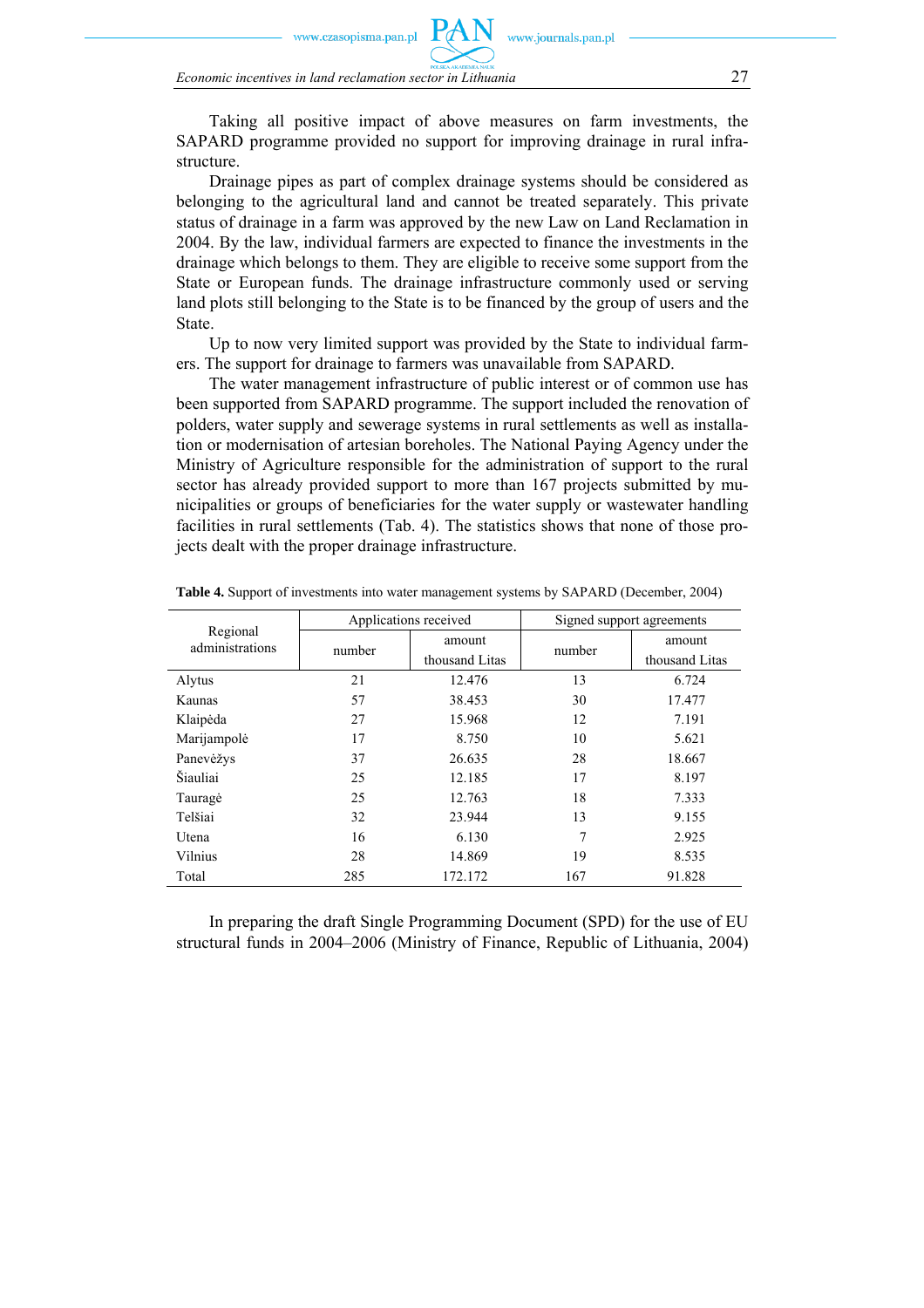.czasopisma.pan.pl



the authors of this article have suggested paying much more attention to the water management issues and, specifically, rehabilitation of drainage infrastructure. The measure of "Investment in agricultural holdings" established on the basis of the Council Regulation (EC) No 1260/1999EU on Structural funds (European Council…, 1999a) and Council Regulation (EC) No 1257/1999 (European Council…, 1999b) includes now the possibility of supporting private drainage or irrigation (construction or rehabilitation) projects submitted by farmers. These projects may grant from 50 to 65% support. The larger support level is awarded to young farmers and to those farming in less favoured areas.

In the sub-measure "Agricultural water resources management" of the SPD prepared for the 2004–2006 much more attention is paid to the rehabilitation of drainage infrastructure. The emphasis will be given to investing in larger drainage systems of common use, systems of canals conveying water and hydraulic structures. The projects for these systems are considered as non-revenue generating projects and are supported at a higher rate (90%) with the ceiling of 500 thousand Euro per project (1 EUR is equivalent to 3.4528 Lt). This involves investments aimed at improving technical status of systems or new construction. The usual maintenance interventions are excluded from support under this measure and remain the responsibility of beneficiaries.

In providing support for water management some wider objectives should be achieved:

- safeguarding good state of surface water within the drainage systems;
- reducing risks of unfavourable water regime;
- improving common ecological conditions in rural areas;
- improving ecological value of social (living) and recreational conditions in rural areas.

All projects should comply with the Community environmental standards when its implementation is completed. A prior assessment from environmental national authorities must be submitted.

#### PONDS

276 ponds were built mainly for irrigation of 30 thousand hectares of land. In new conditions of farming the large irrigation systems were not acceptable for farmers for many reasons and with time they were desolated. Today the plots under irrigation occupy only 4.5 thousand hectares. Beside ponds mentioned, few hundred small ponds were built by former collective farms.

The state (local municipalities) is responsible for ponds maintenance.

Today nobody thinks about ponds destruction. These structures serve for landscape enrichment and recreation, also as wetlands. At larger ponds the hydroelectric power stations are built.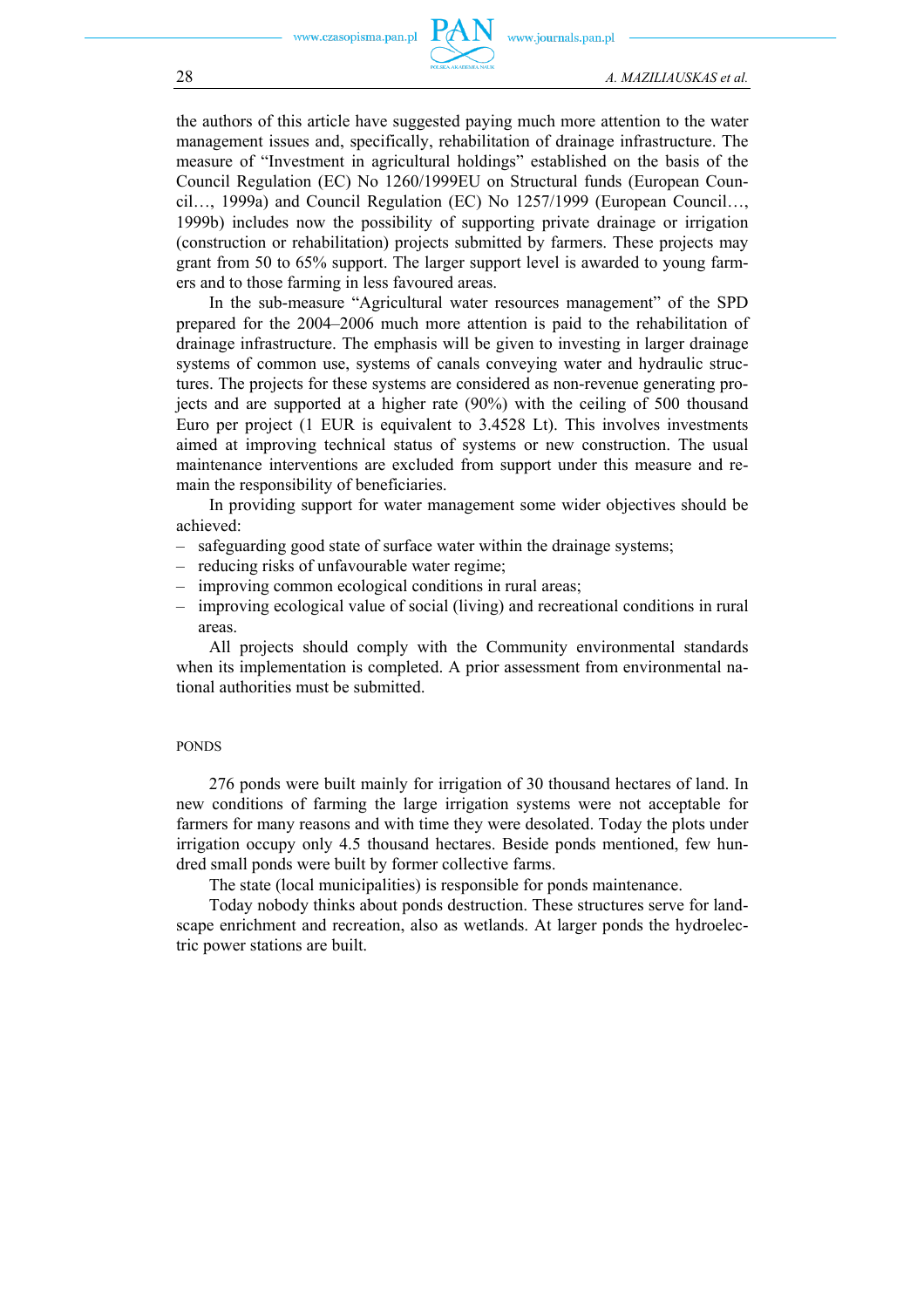w.czasopisma.pan.pl

*Economic incentives in land reclamation sector in Lithuania* 29

The big problem is the maintenance of pond structures because most of them serve for more than 40 years. In order to evaluate the situation and to predict consequences a study was undertaken by scientists of the Lithuanian University of Agriculture (DAMULEVIČIUS *et al*., 1999).

Regarding water amount in the pond and the pressure of water column at the dam 617 ponds belong to the category of potentially dangerous structures (Potecialiai…, 1998). For such a case the Ministry of Environment approved rules on the management and maintenance of these ponds (Tvenkinių…, 1995).



Fig. 6. The technical state (TS) of the earth dams (ED)

## SUMMARY AND CONCLUSIONS

Complicated situation in land reclamation sector in Lithuania is a result of rapid changes. The first aim was the land reform. The land was returned to former owners but for a long time there was no solution about drainage and irrigation systems existing on that land. Farmers were not ready for these systems management and hoped that financing will not be changed. At last the principle decision was made. The main task for the near future is to prepare legal base for normal functioning of drainage systems according to agricultural and environmental requirements.

#### **REFERENCES**

- 1. Valstybės finansinės paramos, teikiamos melioruotos žemės savininkams melioracijos statinių statybos, rekonstravimo, remonto ir priežiūros darbams atlikti, taisyklės, 2004. LR žemės ūkio ministro 2004 m. rugpjūčio 13 d. įsakymas 3D-481. Valstybės žinios 81-2895.
- 2. BUOŽIS V., BASTIENĖ N., 1998. Drenažo sistemų eksploatavimo efektyvumo tyrimai. Vandens ūkio inžinerija, 5(27): 66–79.
- 3. BRUSOKAITĖ–STRAVINSKIENĖ V., 2002. Ariamosios žemės naudojimo pokyčiai Vidurio Lietuvos rajonuose. Vandens ūkio inžinerija, 21(43): 80–84.
- 4. BASTIENĖ N., 2002. The main problems of drainage systems exploitation in Lithuania. International scientific conference "Research for rural development 2002". Jelgava, Latvia, 22–24 May, 2002: 133–139.